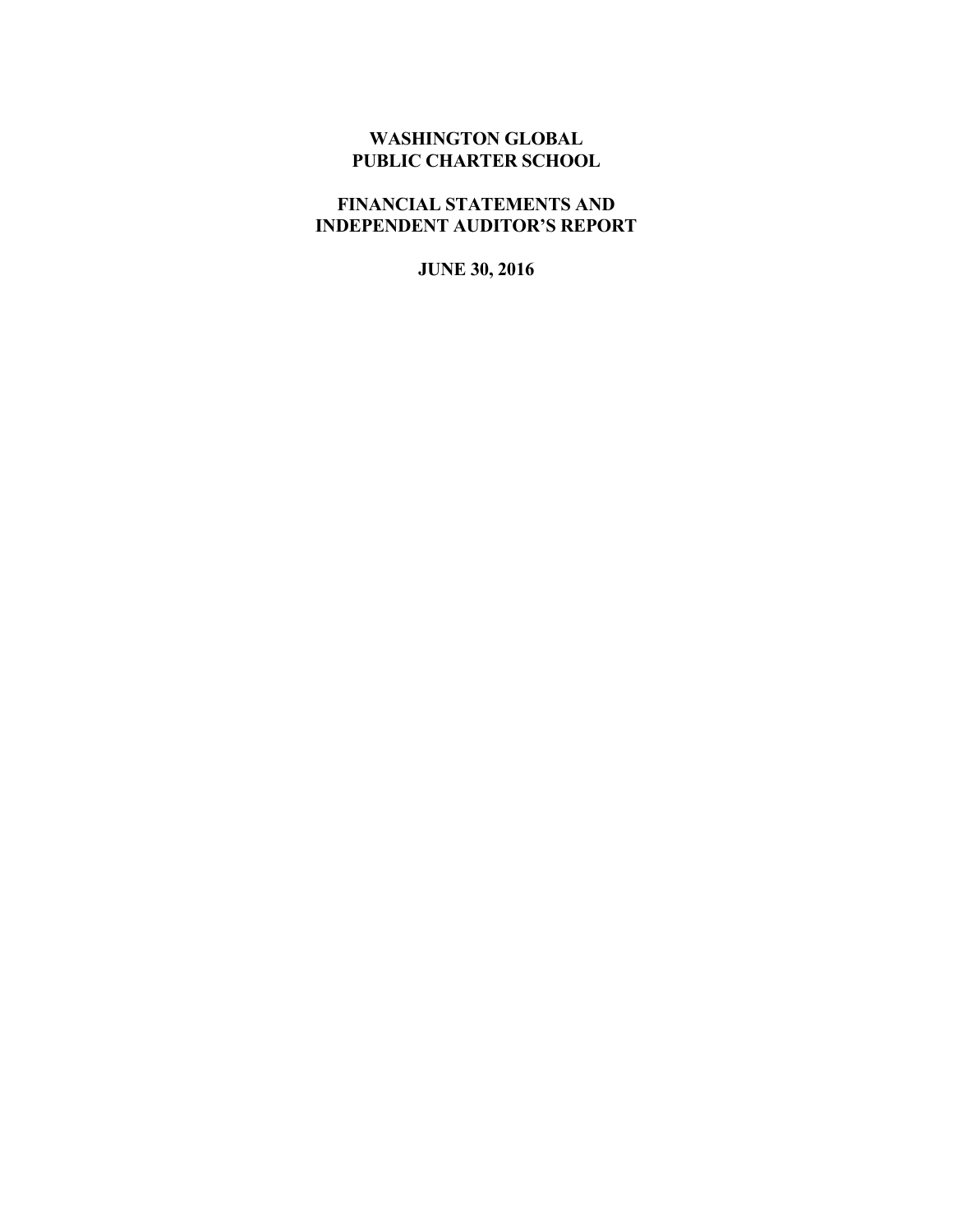# **TABLE OF CONTENTS**

| <b>INDEPENDENT AUDITOR'S REPORT</b>                                                                                                                                                                                         | $1-2$          |
|-----------------------------------------------------------------------------------------------------------------------------------------------------------------------------------------------------------------------------|----------------|
| <b>FINANCIAL STATEMENTS</b>                                                                                                                                                                                                 |                |
| <b>Statement of Financial Position</b>                                                                                                                                                                                      | 3              |
| <b>Statement of Activities</b>                                                                                                                                                                                              | $\overline{4}$ |
| <b>Statement of Functional Expenses</b>                                                                                                                                                                                     | 5              |
| <b>Statement of Cash Flows</b>                                                                                                                                                                                              | 6              |
| Notes to the Financial Statements                                                                                                                                                                                           | $7-13$         |
| Independent Auditor's Report on Internal Control Over<br>Financial Reporting and on Compliance and Other Matters<br>Based on an Audit of Financial Statements Performed in<br>Accordance with Government Auditing Standards | 14-15          |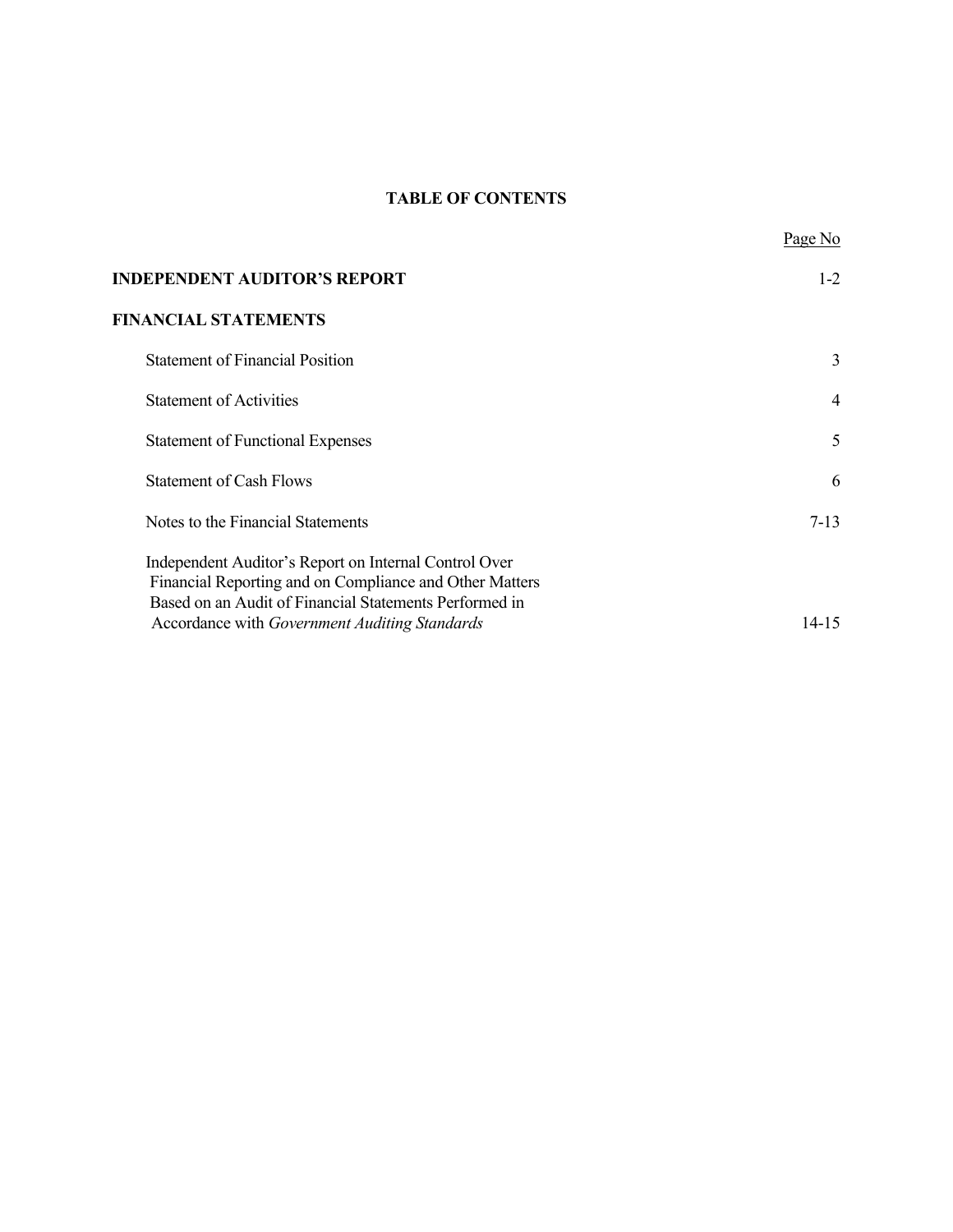

1730 Rhode Island Avenue, NW Suite 800 Washington, DC 20036 (202) 296-3306 Fax: (202) 296-0059

Independent Auditor's Report

The Board of Trustees Washington Global Public Charter School Washington, DC

# **Report on the Financial Statements**

We have audited the accompanying financial statements of Washington Global Public Charter School (a nonprofit organization), which comprise the statement of financial position as of June 30, 2016, and the related statements of activities, functional expenses, and cash flows for the year then ended, and the related notes to the financial statements.

### **Management's Responsibility for the Financial Statements**

Management is responsible for the preparation and fair presentation of these financial statements in accordance with accounting principles generally accepted in the United States of America; this includes the design, implementation, and maintenance of internal control relevant to the preparation and fair presentation of financial statements that are free from material misstatement, whether due to fraud or error.

#### **Auditor's Responsibility**

Our responsibility is to express an opinion on these financial statements based on our audit. We conducted our audit in accordance with auditing standards generally accepted in the United States of America and the standards applicable to financial audits contained in *Government Auditing Standards,* issued by the Comptroller General of the United States. Those standards require that we plan and perform the audit to obtain reasonable assurance about whether the financial statements are free from material misstatement.

An audit involves performing procedures to obtain audit evidence about the amounts and disclosures in the financial statements. The procedures selected depend on the auditor's judgment, including the assessment of the risks of material misstatement of the financial statements, whether due to fraud or error. In making those risk assessments, the auditor considers internal control relevant to the entity's preparation and fair presentation of the financial statements in order to design audit procedures that are appropriate in the circumstances, but not for the purpose of expressing an opinion on the effectiveness of the entity's internal control. Accordingly, we express no such opinion. An audit also includes evaluating the appropriateness of accounting policies used and the reasonableness of significant accounting estimates made by management, as well as evaluating the overall presentation of the financial statements.

We believe that the audit evidence we have obtained is sufficient and appropriate to provide a basis for our audit opinion.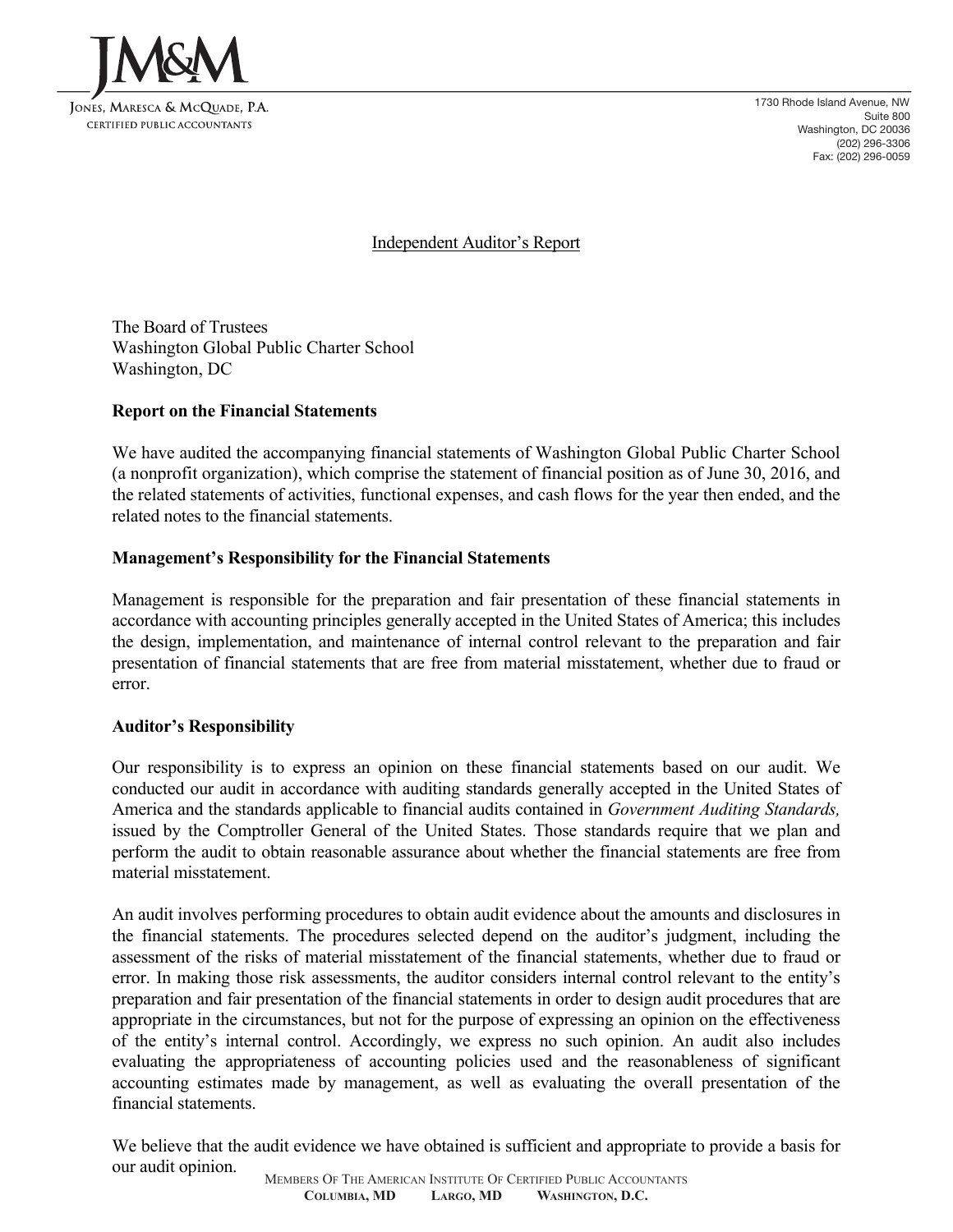Independent Auditor's Report Page 2

### **Opinion**

In our opinion, the financial statements referred to above present fairly, in all material respects, the financial position of Washington Global Public Charter School as of June 30, 2016, and the changes in its net assets and its cash flows for the year then ended in accordance with accounting principles generally accepted in the United States of America.

### **Other Reporting Required by** *Government Auditing Standards*

In accordance with *Government Auditing Standards*, we have also issued our report dated October 12, 2016 on our consideration of Washington Global Public Charter School's internal control over financial reporting and on our tests of its compliance with certain provisions of laws, regulations, contracts, and grant agreements and other matters. The purpose of that report is to describe the scope of our testing of internal control over financial reporting and compliance and the results of that testing, and not to provide an opinion on internal control over financial reporting or on compliance. That report is an integral part of an audit performed in accordance with *Government Auditing Standards* in considering Washington Global Public Charter School's internal control over financial reporting and compliance.

Jam Marina & M'amade PA

Washington, DC October 12, 2016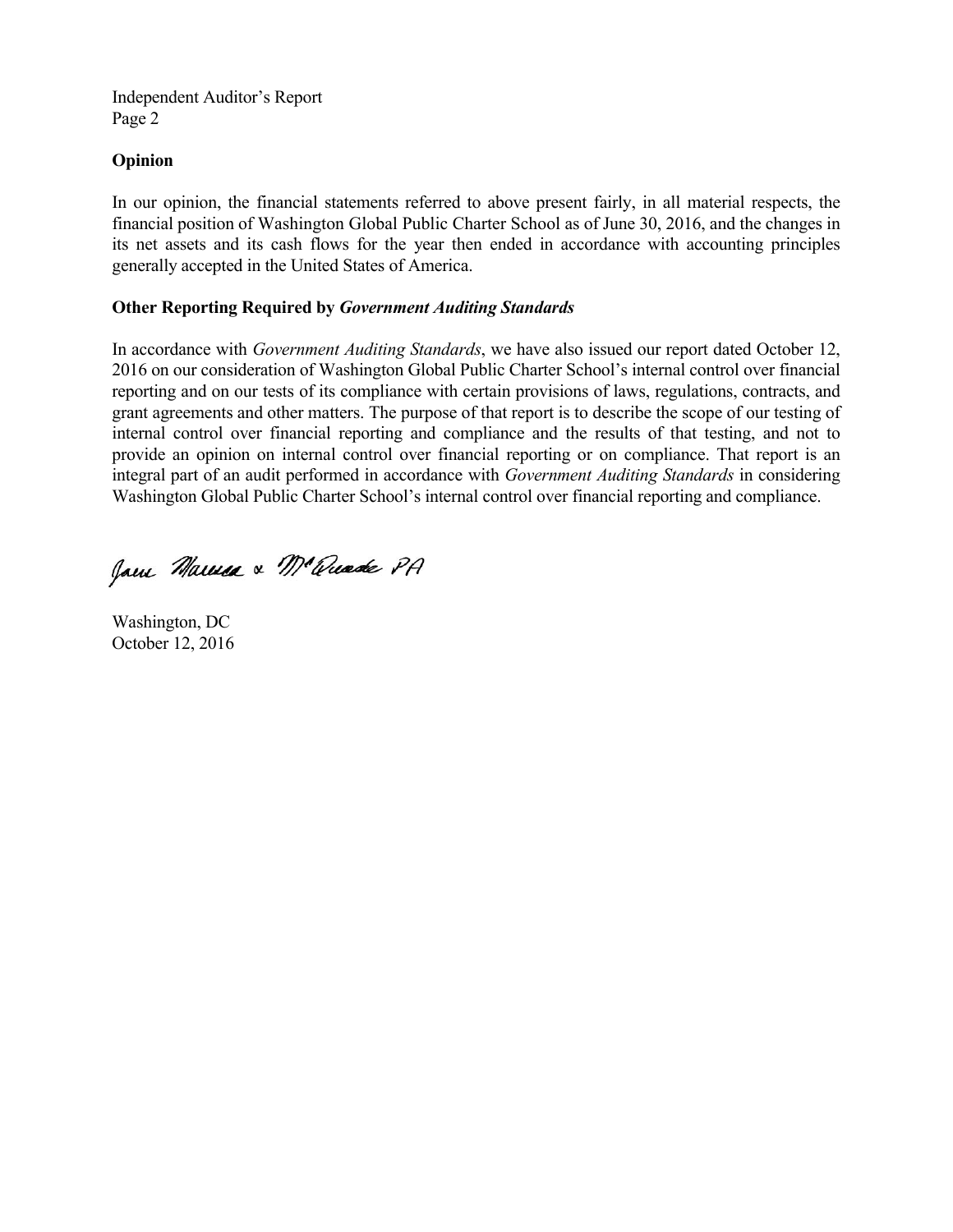# **WASHINGTON GLOBAL PUBLIC CHARTER SCHOOL STATEMENT OF FINANCIAL POSITION JUNE 30, 2016**

# **ASSETS**

| <b>CURRENT ASSETS</b>                   |                 |
|-----------------------------------------|-----------------|
| Cash                                    | \$<br>300,363   |
| Accounts receivable                     | 229,110         |
| Prepaid expenses                        | 24,600          |
| Deferred rent                           | 2,834           |
| <b>Total Current Assets</b>             | 556,907         |
| <b>NONCURRENT ASSETS</b>                |                 |
| Property and equipment, net             | 2,125,369       |
| Debt issuance costs, net                | 152,828         |
| <b>Total Noncurrent Assets</b>          | 2,278,197       |
| <b>TOTAL ASSETS</b>                     | 2,835,104       |
| <b>LIABILITIES AND NET ASSETS</b>       |                 |
| <b>CURRENT LIABILITIES</b>              |                 |
| Accounts payable                        | \$<br>441,127   |
| Accrued expenses                        | 118,938         |
| Line of credit                          | 185,000         |
| Current maturity of long-term debt      | 58,108          |
| <b>Total Current Liabilities</b>        | 803,173         |
| <b>NONCURRENT LIABILITIES</b>           |                 |
| Long-term debt, net of current portion  | 1,941,892       |
| <b>Total Noncurrent Liabilities</b>     | 1,941,892       |
| <b>TOTAL LIABILITIES</b>                | 2,745,065       |
| <b>NET ASSETS</b>                       |                 |
| Unrestricted                            | 87,719          |
| Temporarily restricted                  | 2,320           |
| <b>Total Net Assets</b>                 | 90,039          |
| <b>TOTAL LIABILITIES AND NET ASSETS</b> | \$<br>2,835,104 |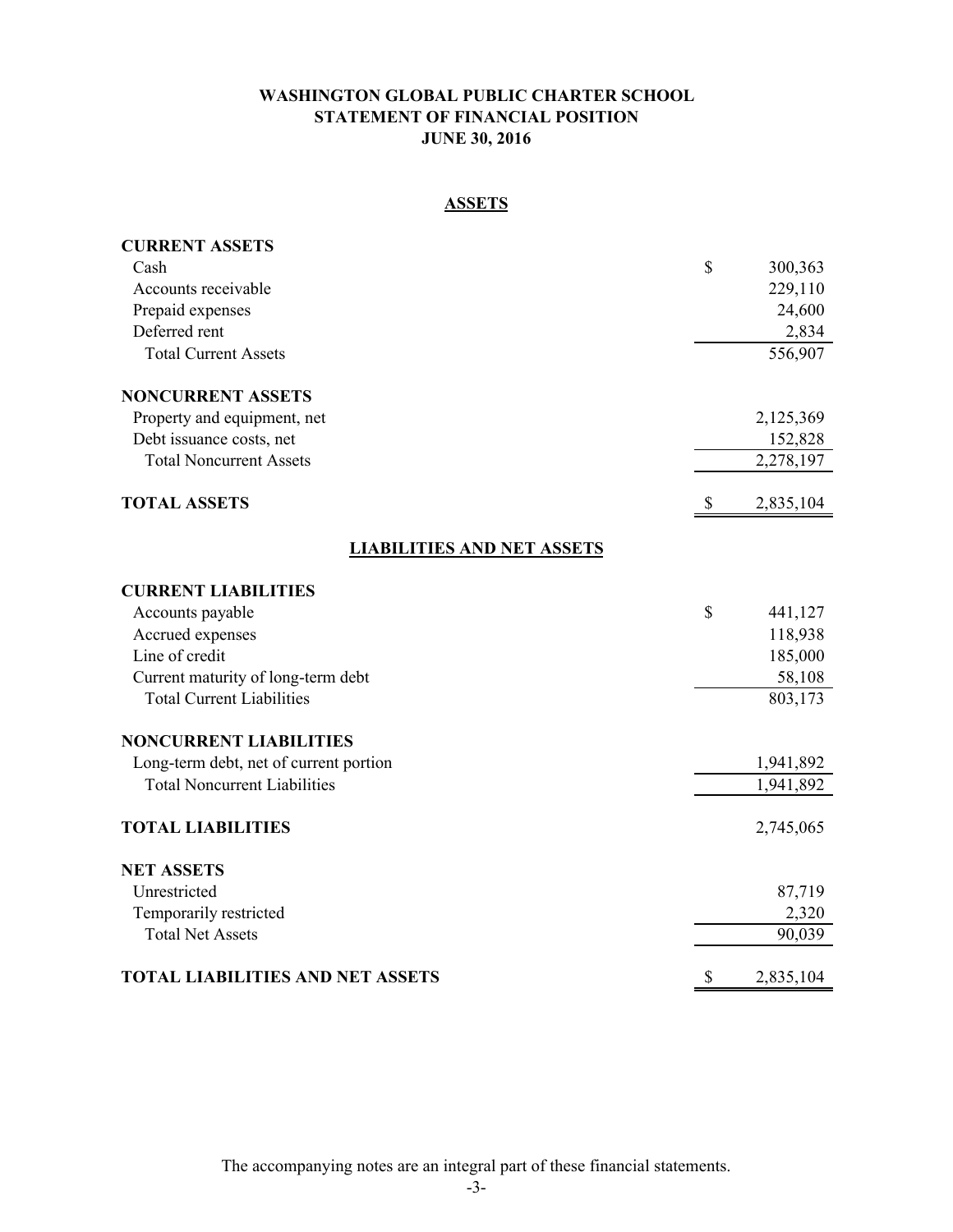# **WASHINGTON GLOBAL PUBLIC CHARTER SCHOOL STATEMENT OF ACTIVITIES YEAR ENDED JUNE 30, 2016**

|                                       | Temporarily  |           |    |            |    |           |
|---------------------------------------|--------------|-----------|----|------------|----|-----------|
|                                       | Unrestricted |           |    | Restricted |    | Total     |
| <b>REVENUE AND SUPPORT</b>            |              |           |    |            |    |           |
| Per pupil appropriations              | $\mathbb{S}$ | 1,535,040 | \$ |            | \$ | 1,535,040 |
| Per pupil facility allowance          |              | 315,524   |    |            |    | 315,524   |
| Federal entitlements and grants       |              | 613,891   |    |            |    | 613,891   |
| Other government grants               |              | 10,949    |    |            |    | 10,949    |
| Grants and contributions              |              | 19,205    |    | 18,200     |    | 37,405    |
| Rental income                         |              | 2,834     |    |            |    | 2,834     |
| Other revenue                         |              | 2,450     |    |            |    | 2,450     |
| Net assets released from restrictions |              | 15,880    |    | (15,880)   |    |           |
| <b>Total Revenue and Support</b>      |              | 2,515,773 |    | 2,320      |    | 2,518,093 |
| <b>EXPENSES</b>                       |              |           |    |            |    |           |
| Program/educational services          |              | 2,066,084 |    |            |    | 2,066,084 |
| Management and general                |              | 316,713   |    |            |    | 316,713   |
| Fundraising                           |              | 83,409    |    |            |    | 83,409    |
| <b>Total Expenses</b>                 |              | 2,466,206 |    |            |    | 2,466,206 |
| <b>CHANGE IN NET ASSETS</b>           |              | 49,567    |    | 2,320      |    | 51,887    |
| <b>NET ASSETS, beginning of year</b>  |              | 38,152    |    |            |    | 38,152    |
| NET ASSETS, end of year               | \$           | 87,719    | \$ | 2,320      | \$ | 90,039    |

The accompanying notes are an integral part of these financial statements.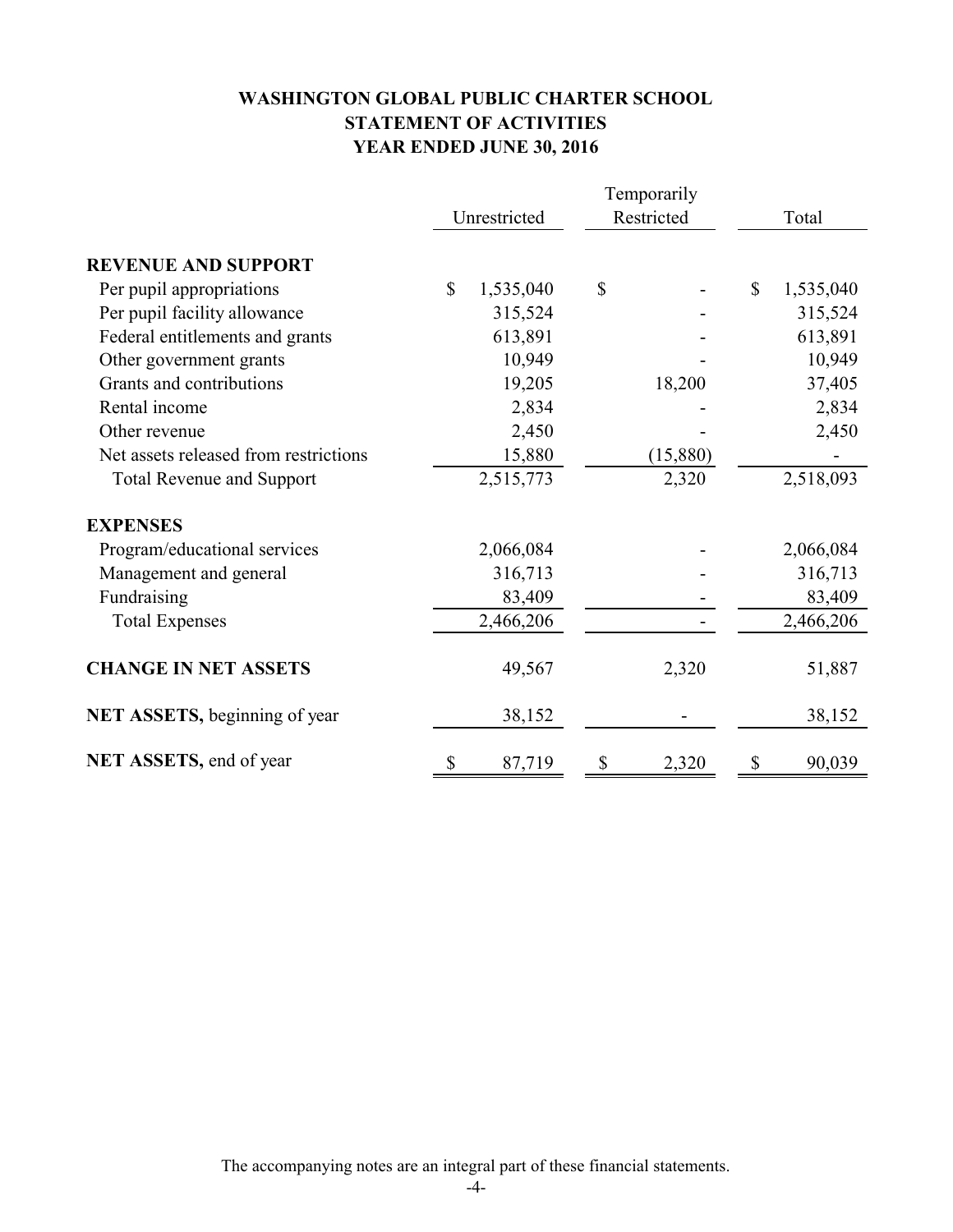#### **WASHINGTON GLOBAL PUBLIC CHARTER SCHOOL STATEMENT OF FUNCTIONAL EXPENSES YEAR ENDED JUNE 30, 2016**

|                                            | <b>Supporting Services</b> |             |             |    |                    |    |              |
|--------------------------------------------|----------------------------|-------------|-------------|----|--------------------|----|--------------|
|                                            | Management<br>Program/     |             |             |    |                    |    |              |
|                                            | Educational                |             | and General |    | <b>Fundraising</b> |    | <b>Total</b> |
| <b>Personnel Costs</b>                     |                            |             |             |    |                    |    |              |
| <b>Salaries</b>                            | \$<br>871,561              | \$          | 140,105     | \$ | 39,050             | \$ | 1,050,716    |
| Employee benefits                          | 46,243                     |             | 7,428       |    | 2,072              |    | 55,743       |
| Payroll taxes                              | 72,450                     |             | 11,637      |    | 3,246              |    | 87,333       |
| Professional development                   | 6,902                      |             | -           |    | $\overline{a}$     |    | 6,902        |
| Contracted staff                           | 73,722                     |             | 10,505      |    | 2,930              |    | 87,157       |
| Other staff-related expense                | 3,063                      |             | 491         |    | 137                |    | 3,691        |
| <b>Total Personnel Costs</b>               | 1,073,941                  |             | 170,166     |    | 47,435             |    | 1,291,542    |
| <b>Direct Student Costs</b>                |                            |             |             |    |                    |    |              |
| Supplies, materials, snacks                | 26,455                     |             |             |    |                    |    | 26,455       |
| Fieldwork and other transportation         | 1,648                      |             |             |    |                    |    | 1,648        |
| Contracted instruction fees                | 88,297                     |             |             |    |                    |    | 88,297       |
| <b>Textbooks</b>                           | 32,449                     |             |             |    |                    |    | 32,449       |
| Student assessments                        | 42,244                     |             |             |    |                    |    | 42,244       |
| Student food service program               | 105,293                    |             |             |    |                    |    | 105,293      |
| Student events                             | 3,713                      |             |             |    |                    |    | 3,713        |
| Other student costs                        | 28,429                     |             |             |    |                    |    | 28,429       |
| <b>Total Direct Student Costs</b>          | 328,528                    |             |             |    |                    |    | 328,528      |
| <b>Occupancy Expense</b>                   |                            |             |             |    |                    |    |              |
| Rent                                       | 269,837                    |             | 43,344      |    | 12,089             |    | 325,270      |
| Maintenance and repairs                    | 11,297                     |             | 1,815       |    | 506                |    | 13,618       |
| Contracted building services               | 77,418                     |             | 12,436      |    | 3,468              |    | 93,322       |
| Facilities consulting services             | 2,936                      |             | 471         |    | 132                |    | 3,539        |
| Janitorial supplies                        | 3,187                      |             | 511         |    | 143                |    | 3,841        |
| Depreciation and amortization - facilities | 58,029                     |             | 9,361       |    | 2,560              |    | 69,950       |
| Interest                                   | 44,969                     |             | 7,223       |    | 2,015              |    | 54,207       |
| <b>Total Occupancy Expense</b>             | 467,673                    |             | 75,161      |    | 20,913             |    | 563,747      |
| <b>Office Expense</b>                      |                            |             |             |    |                    |    |              |
| Office supplies                            | 23,149                     |             | 3,719       |    | 1,037              |    | 27,905       |
| Office expense and equipment rental        | 5,359                      |             | 861         |    | 240                |    | 6,460        |
| Telephone                                  | 18,858                     |             | 3,029       |    | 845                |    | 22,732       |
| Postage                                    | 370                        |             | 59          |    | 17                 |    | 446          |
| Printing and copying                       | 1,360                      |             | 218         |    | 61                 |    | 1,639        |
| Computer support                           | 1,461                      |             | 15,498      |    | 655                |    | 17,614       |
| <b>Total Office Expense</b>                | 50,557                     |             | 23,384      |    | 2,855              |    | 76,796       |
| <b>General Expense</b>                     |                            |             |             |    |                    |    |              |
| Insurance                                  | 23,228                     |             | 3,731       |    | 1,041              |    | 28,000       |
| Authorizer fees                            | $\overline{\phantom{0}}$   |             | 24,778      |    | ÷,                 |    | 24,778       |
| Accounting, auditing and payroll           | 46,527                     |             | 7,474       |    | 2,084              |    | 56,085       |
| Legal fees                                 | 10,386                     |             | 1,668       |    | 465                |    | 12,519       |
| Other professional and fundraising fees    | 48,447                     |             | 7,783       |    | 7,864              |    | 64,094       |
| Dues, fees, and fines                      | 1,489                      |             | 239         |    | 67                 |    | 1,795        |
| Other general expense                      | 1,685                      |             | 271         |    | 75                 |    | 2,031        |
| Depreciation - operating assets            | 13,623                     |             | 2,058       |    | 610                |    | 16,291       |
| <b>Total General Expense</b>               | 145,385                    |             | 48,002      |    | 12,206             |    | 205,593      |
|                                            |                            |             |             |    |                    |    |              |
| <b>Total Expenses</b>                      | \$<br>2,066,084            | $\mathbb S$ | 316,713     | \$ | 83,409             | \$ | 2,466,206    |

The accompanying notes are an integral part of these financial statements.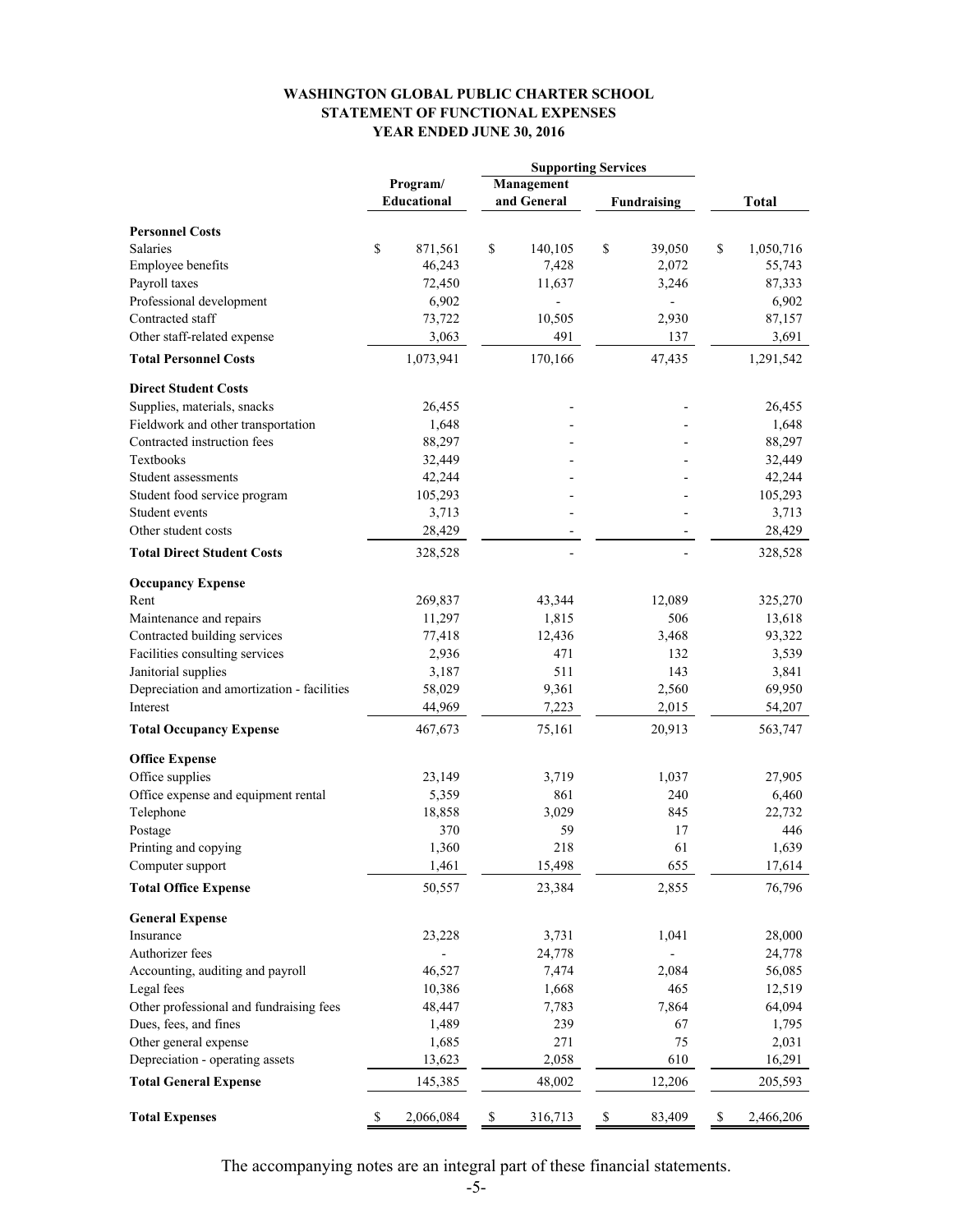# **WASHINGTON GLOBAL PUBLIC CHARTER SCHOOL STATEMENT OF CASH FLOWS YEAR ENDED JUNE 30, 2016**

| <b>CASH FLOWS FROM OPERATING ACTIVITIES</b>                 |                 |
|-------------------------------------------------------------|-----------------|
| Change in net assets                                        | \$<br>51,887    |
| Adjustments to reconcile change in net assets to net cash   |                 |
| provided by operating activities                            |                 |
| Depreciation and amortization                               | 86,241          |
| Decrease (increase) in assets:                              |                 |
| Accounts receivable                                         | (180,087)       |
| Prepaid expenses                                            | 15,400          |
| Deferred rent                                               | (2,834)         |
| (Decrease) increase in liabilities:                         |                 |
| Accounts payable                                            | 422,580         |
| Accrued expenses                                            | 93,791          |
| Net Cash Provided by Operating Activities                   | 486,978         |
| <b>CASH FLOWS FROM INVESTING ACTIVITIES</b>                 |                 |
| Purchase of property and equipment                          | (414, 076)      |
| Net Cash Used for Investing Activities                      | (414, 076)      |
| <b>CASH FLOWS FROM FINANCING ACTIVITIES</b>                 |                 |
| Draws on line of credit                                     | 100,000         |
| Proceeds from issuance of debt                              | 114,163         |
| Debt issuance costs                                         | (42, 450)       |
| Net Cash Provided by Financing Activities                   | 171,713         |
| <b>NET INCREASE IN CASH</b>                                 | 244,615         |
| CASH, beginning of year                                     | 55,748          |
| CASH, end of year                                           | \$<br>300,363   |
| SUPPLEMENTAL DISCLOSURE OF CASH FLOW INFORMATION            |                 |
| Cash paid for interest                                      | \$<br>50,501    |
| SUPPLEMENTAL DISCLOSURE OF NON CASH INFORMATION             |                 |
| Acquisition of property and equipment from issuance of debt | \$<br>1,885,837 |

The accompanying notes are an integral part of these financial statements.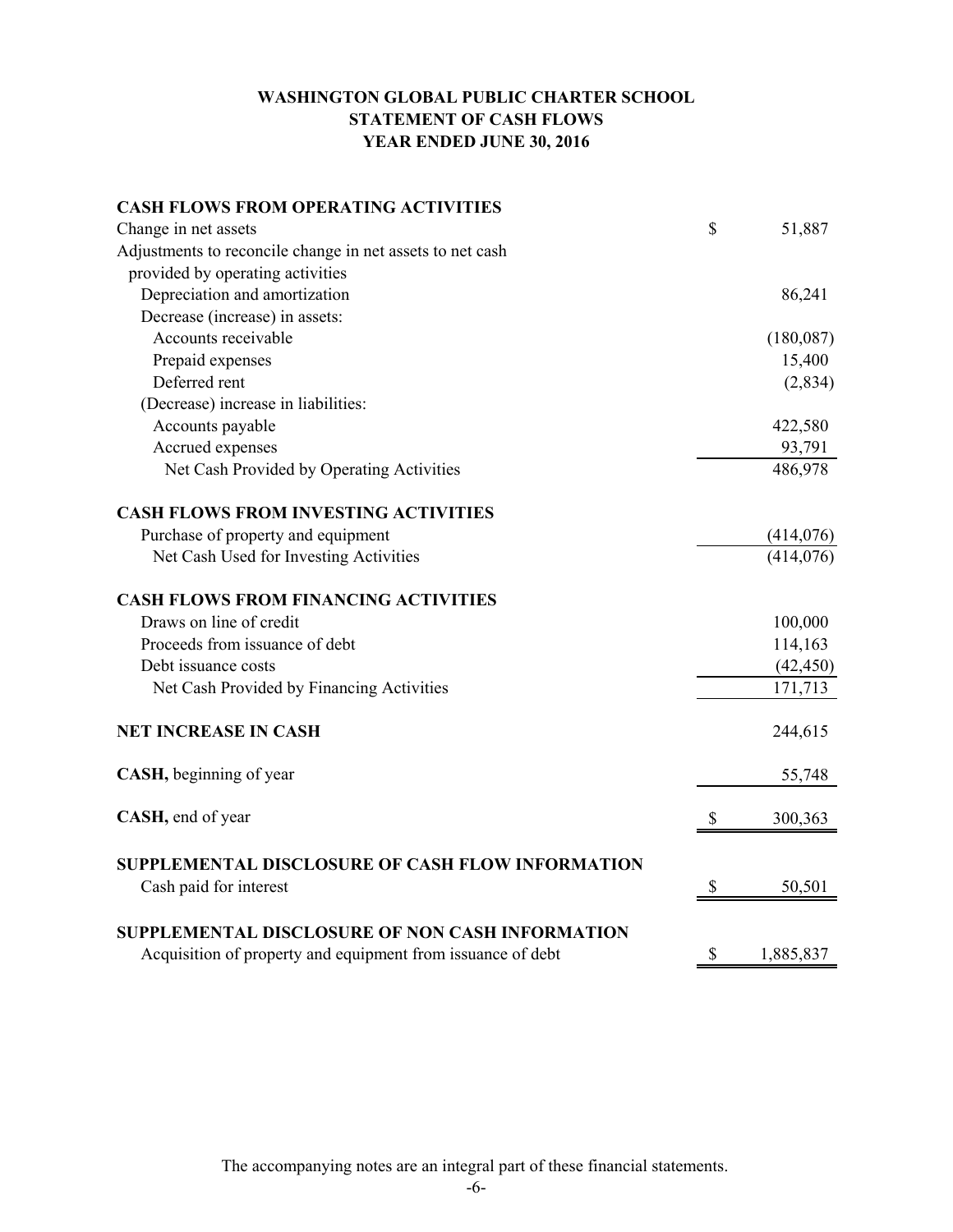#### **NOTE A – ORGANIZATION AND NATURE OF BUSINESS**

Washington Global Public Charter School ("Washington Global"), a District of Columbia not-for-profit Corporation, was incorporated on February 25, 2014, exclusively for educational purposes. Washington Global operates as a public charter school authorized by the District of Columbia Public Charter School Board. Washington Global is a community school open to all middle school students in Washington, DC that utilizes a rigorous, internationally-based academic and cultural curriculum that integrates project-based learning, service-learning, technology, and language acquisition to develop, educate and train enterprising and competitive global citizens.

Washington Global's primary sources of support are local appropriations for Charter Schools from the District of Columbia Government, and federal entitlements and grants.

Washington Global is a tuition-free middle school open to all students in Washington, DC. Washington Global offers a robust international and research-based academic programming to develop globally competitive students who are ready for college and careers. program includes project-based learning, small learning communities, technology instruction, arts, and foreign language classes in Spanish and Chinese. Washington Global strives for all of their students to be healthy and active through nutrition, physical education, and athletic programs. Washington Global also serves as a community school that promotes local engagement and service-learning for its students.

Washington Global's cornerstone program is the International Middle Years Curriculum ("IMYC") that is used in middle schools throughout the world. The IMYC offers interactive, stimulating, real-world, projectbased learning delivered through thematic units such as resilience, entrepreneurship, and creativity. These themes are woven into the students' English Language Arts ("ELA"), Math, Science, and Social Studies courses where they are working towards mastering the Common Core State Standards ("CCSS"). The IMYC also provides the framework for these themes to support Art, Information and Communications Technology ("ICT"), and Physical Education curricula.

#### **NOTE B – SUMMARY OF SIGNIFICANT ACCOUNTING POLICIES**

#### Basis of Presentation

Financial statement presentation follows Financial Accounting Standards Board ("FASB") Accounting Standards Codification ("ASC") Topic Not-for-Profit Entities. In accordance with the topic, Washington Global reports information regarding its financial position and activities according to three classes of net assets: unrestricted net assets, temporarily restricted net assets, and permanently restricted net assets.

*Unrestricted Net Assets* – Net assets not subject to donor-imposed stipulations

*Temporarily Restricted Net Assets* – Net assets subject to donor-imposed stipulations that may or will be met by either actions of Washington Global and/or the passage of time

*Permanently Restricted Net Assets* – Net assets subject to donor-imposed stipulations that they be maintained permanently by Washington Global. Washington Global had no permanently restricted net assets during the years ended June 30, 2016.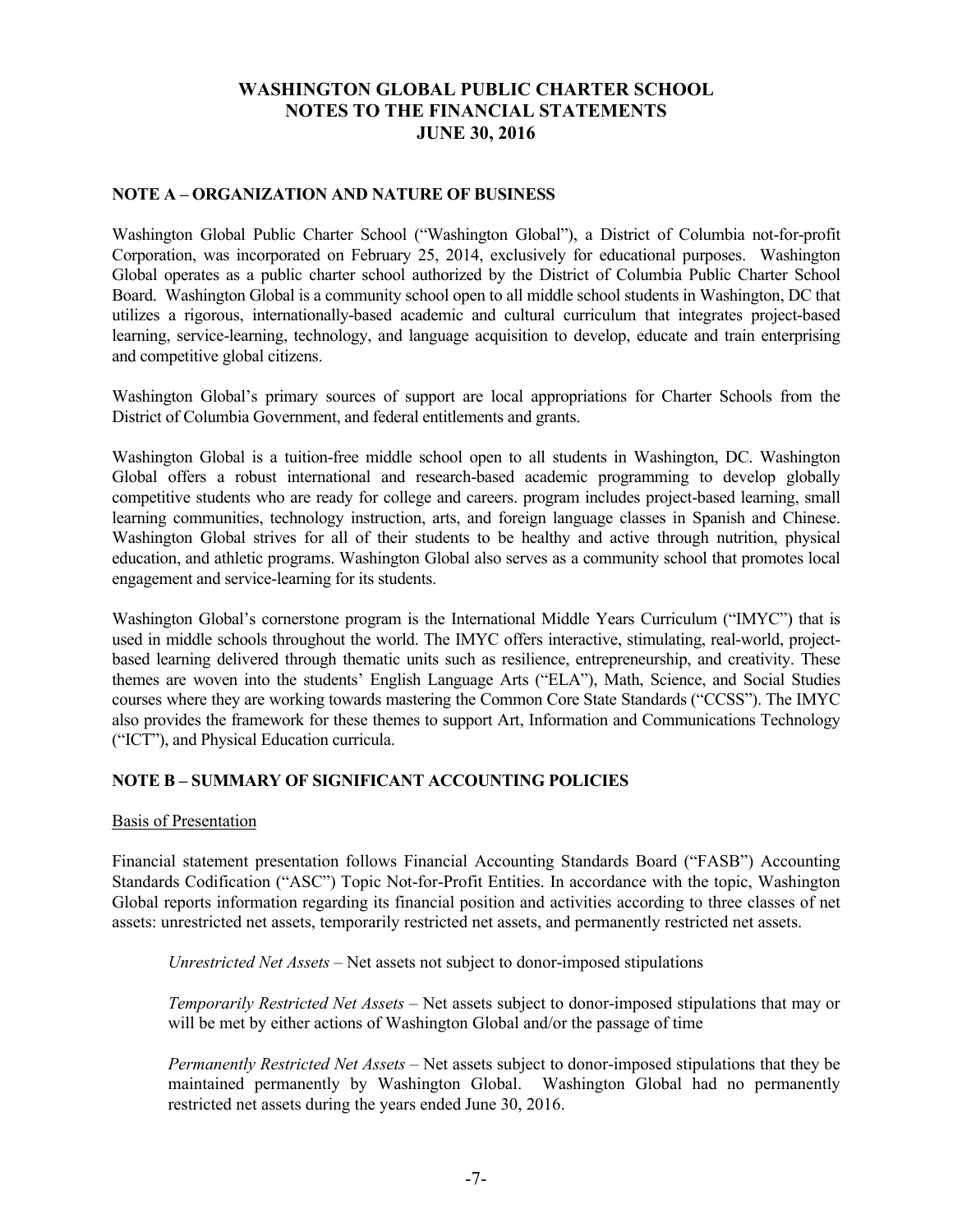### **NOTE B – SUMMARY OF SIGNIFICANT ACCOUNTING POLICIES** – continued

#### Basis of Accounting

Washington Global's financial statements are prepared on the accrual basis of accounting. Therefore, revenue and related assets are recognized when earned and expenses and related liabilities are recognized as the obligations are incurred.

#### Use of Estimates

Management uses estimates and assumptions in preparing financial statements in accordance with accounting principles generally accepted in the United States of America. Those estimates and assumptions affect the reported amounts of assets and liabilities, the disclosures of contingent assets and liabilities, and the reported amounts of revenues and expenses. Actual results could vary from the estimates that were assumed in preparing the financial statements.

#### Accounts Receivable

Washington Global's accounts receivable consist of unsecured amounts due from public funding sources whose ability to pay are subject to appropriations. Washington Global performs ongoing credit evaluations of its funding sources and generally does not require collateral. Due to the nature of funding from the federal government and the District of Columbia, management believes that all grants receivable are collectible within one year or less; therefore, no allowance for bad debt has been recorded.

#### Property and Equipment

Property and equipment are carried at cost or, if donated, at the approximate fair value at the date of donation. Washington Global capitalizes all expenditures for property and equipment over \$1,000. Depreciation is computed using the straight line method over the estimated useful lives of the assets, which ranges from two to 25 years. When assets are sold or otherwise disposed of, the asset and related accumulated depreciation and amortization are removed from the accounts, and any remaining gain or loss is included in operations. Repairs and maintenance are charged to expense when incurred.

#### Debt Issuance Costs

Costs incurred for the issuance of debt have been capitalized. These costs are amortized over the remaining period of the loan using the straight line method, which approximates the effective interest method.

#### Contributions

Contributions received are recorded as unrestricted, temporarily restricted or permanently restricted support, depending on the existence and/or nature of any donor restrictions. When a restriction expires (that is, when a stipulated time restriction ends or the purpose of the restriction is accomplished), temporarily restricted net assets are reclassified to unrestricted net assets and reported in the statement of activities as net assets released from restrictions. Restricted contributions whose restrictions are met in the same reporting period are shown as unrestricted contributions.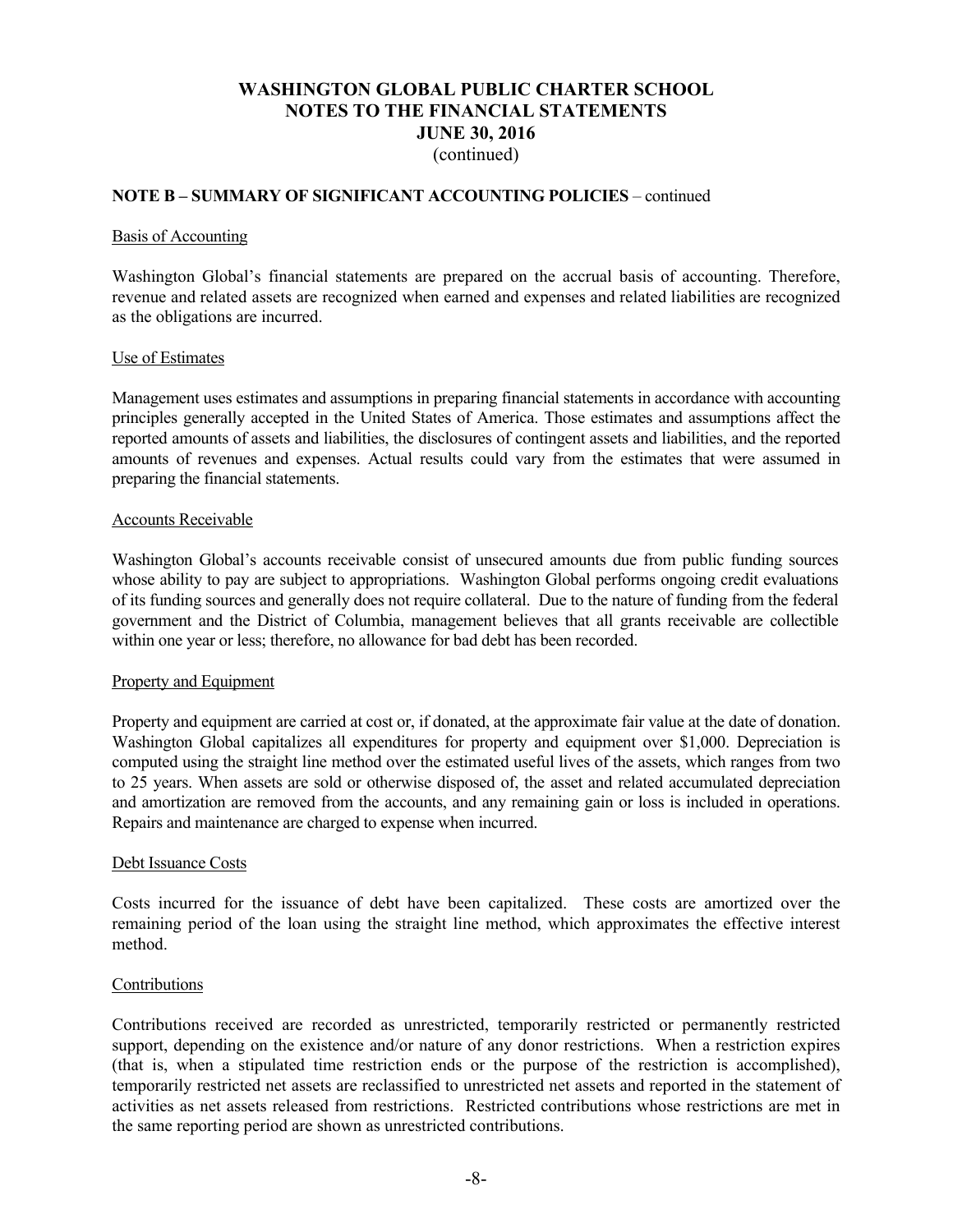### **NOTE B – SUMMARY OF SIGNIFICANT ACCOUNTING POLICIES** – continued

#### Grants and Per Pupil Appropriations

Grant revenues are received primarily from the District of Columbia Government. The grants are subject to audit by the grantor agencies. Such audits could result in a request for reimbursement by the agency for expenditures disallowed under the terms and conditions of the appropriate grantor. No provision for possible adjustment has been made in the accompanying financial statements because, in the opinion of management, such adjustment, if any, would not have a material effect on the financial statements.

Per pupil appropriated revenue is recognized during the period for which the associated education services are provided. Per pupil appropriations includes \$499,653 for enhancements, such as special education, English language learners and at risk students, for the year ended June 30, 2016.

#### Functional Expenses

The costs of providing Washington Global's various programs and supporting services have been summarized on a functional basis in the accompanying statements of activities. Accordingly, certain costs have been allocated among the programs, management and general, and fundraising services benefited.

#### **NOTE C – INCOME TAXES**

Washington Global is a  $501(c)(3)$  entity exempt from federal income tax under Section 501(a) of the Internal Revenue Code. Washington Global is, however, subject to tax on business income unrelated to their exempt purpose.

Washington Global believes that it has appropriate support for any tax positions taken, and as such, does not have any uncertain tax positions that are material to the financial statements or that would have an effect on its tax-exempt status. There are no unrecognized tax benefits or liabilities that need to be recorded.

Washington Global's information returns are subject to examination by the Internal Revenue Service for a period of three years from the date they were filed, except under certain circumstances. Washington Global's Form 990 returns for the year ended 2015 are open for examination by the Internal Revenue Service, although no request has been made as of the date of these financial statements.

#### **NOTE D – DEBT ISSUANCE COSTS**

The following is a summary of debt issuance costs at June 30, 2016:

| Debt issuance costs      | 162,501 |
|--------------------------|---------|
| Less: amortization       | 9.673   |
| Debt issuance costs, net | 152,828 |

Amortization expense for the year ended June 30, 2016 was \$9,673.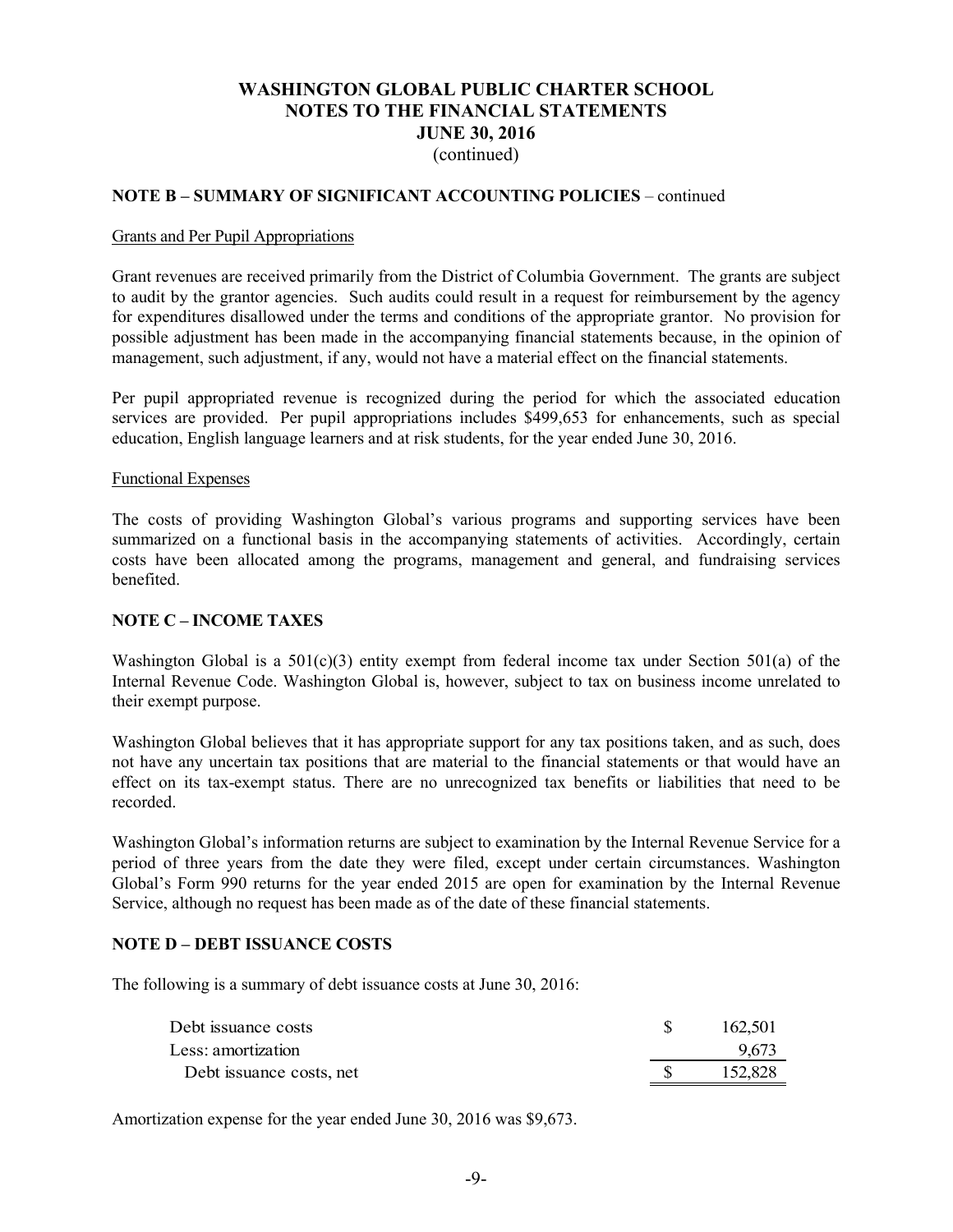(continued)

### **NOTE E – PROPERTY AND EQUIPMENT**

The following is a summary of property and equipment at June 30, 2016:

| Leasehold improvements              | \$<br>1,796,277 |
|-------------------------------------|-----------------|
| Computers and office equipment      | 49,206          |
| Furniture and fixtures              | 28,282          |
|                                     | 1,873,765       |
| Less: depreciation and amortization | 77,842          |
|                                     | 1,795,923       |
| Construction in progress            | 329,446         |
| Property and Equipment, Net         | 2,125,369       |

Construction in progress includes on-going renovation, construction, and building improvement projects at Washington Global as of June 30, 2016. Depreciation and amortization expense for the year ended June 30, 2016 was \$76,568.

#### **NOTE F – LEASE COMMITMENTS**

In April 2015, Washington Global entered into a lease agreement with 525 School Street Associates, LLC, to lease the property at 525 School Street, SW for a period of 25 years beginning on April 21, 2015. The annual base rent will be \$206,250 for the first year and will be increased to the following; \$250,000 for year two, \$275,000 for year three and \$285,000 each lease year until the end of the initial term. Per the agreement terms, the increase or decrease in the base rent is dependent on the occupied square footage, per pupil funding allowance and student enrollment. Due to these adjustments, Washington Global records rent expense on a yearly basis, and the future minimum lease payments cannot be determined.

Rent expense for the year ended June 30, 2016 totaled \$325,270.

In June 2016, Washington Global entered into a sublease agreement with Cesar Chavez Public Charter Schools for Public Policy ("Cesar Chavez"), to sublease a portion of the property at 525 School Street, SW for a period of five years beginning on June 1, 2016. Rental income under this sublease is recognized on a straight-line basis. Future minimum payments due under this sublease are as follows for years ending June 30:

| 2017  | \$<br>31,320  |
|-------|---------------|
| 2018  | 34,453        |
| 2019  | 35,705        |
| 2020  | 35,705        |
| 2021  | 35,705        |
| Total | \$<br>172,888 |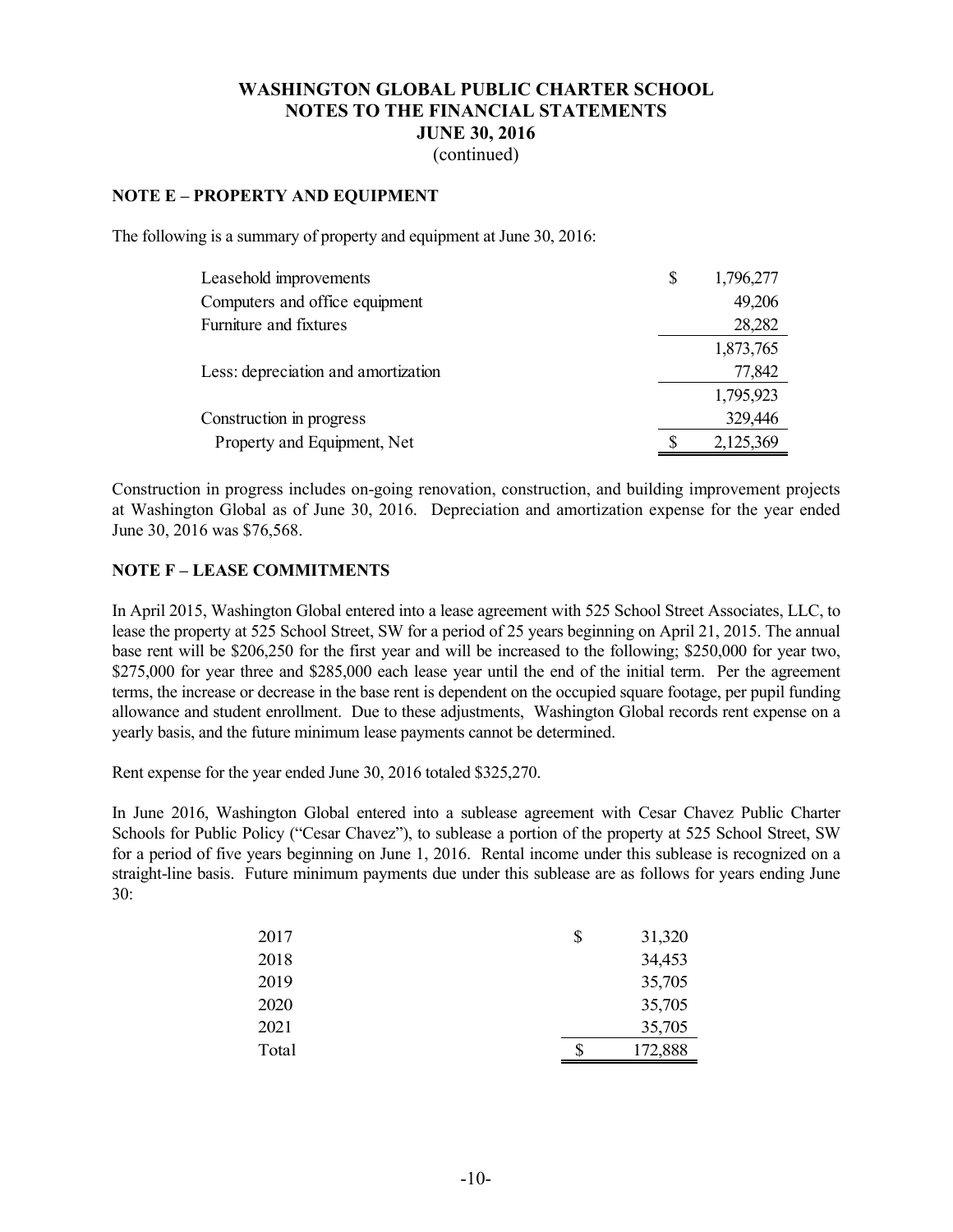#### **NOTE G – LONG-TERM DEBT**

#### Line of Credit

During 2014, Building Hope, a nonprofit organization, made available to Washington Global a line of credit for a principal amount of \$100,000. There were no interest or fees payable, and no collateral security or guarantees were required. As of June 30, 2016, Washington Global had an outstanding principal balance of \$85,000 on the line of credit.

#### Other Financing

On November 17, 2015, Washington Global secured a loan from United Bank in the amount of \$2,000,000 to fund costs of planned leasehold improvements to the school property. The loan is structured for the first six months to be a construction loan, with funds advanced as construction is completed. Interest is accrued and payable monthly on the funds advanced. After six months, the loan balance is repayable in 120 monthly payments based upon a 20 year mortgage amortization. The full balance is due and payable in 126 months from the settlement date.

During the first six months, the interest rate floats monthly, at 4.00% over the prevailing 30 day LIBOR. After the first six months, the interest rate will be fixed for the next five years at the then prevailing equivalent of the mid-range five year swap rate for 30 day LIBOR plus 3.50%. After sixty-six months, the interest rate will be subject to a final adjustment to the then prevailing equivalent of the mid-range swap rate plus 3.50% and fixed until loan maturity. The loan agreement contains certain restrictive financial and non financial covenants. In the opinion of management, Washington Global has complied with the required covenants for 2016.

The loan is collateralized by the following:

United Bank will have a first leasehold deed on the trust of the property. The lease on the property between 525 School Street Associate, LLP and Washington Global will be subordinated to the United Bank loan, with a subordination agreement acceptable to United Bank.

Washington Global pledges and assigns its DC charter school facility allowance, receivables and proceeds of the property to United Bank. In accordance with the terms of the loan, facility allowance payments are deposited in a payment escrow account held at United Bank for loan and lease payments.

Washington Global will provide adequate insurance coverage on the property for physical damage and general liability, naming United Bank as the mortgagee and additional insured.

Washington Global will assign contracts with the general contractor and architect for the project, along with assignment of all related plans, specifications, and permits related to the project.

The DC Office of the State Superintendent of Education ("OSSE") will provide a five year enhancement of \$500,000 to be deposited into an account with United Bank; pledged as additional collateral.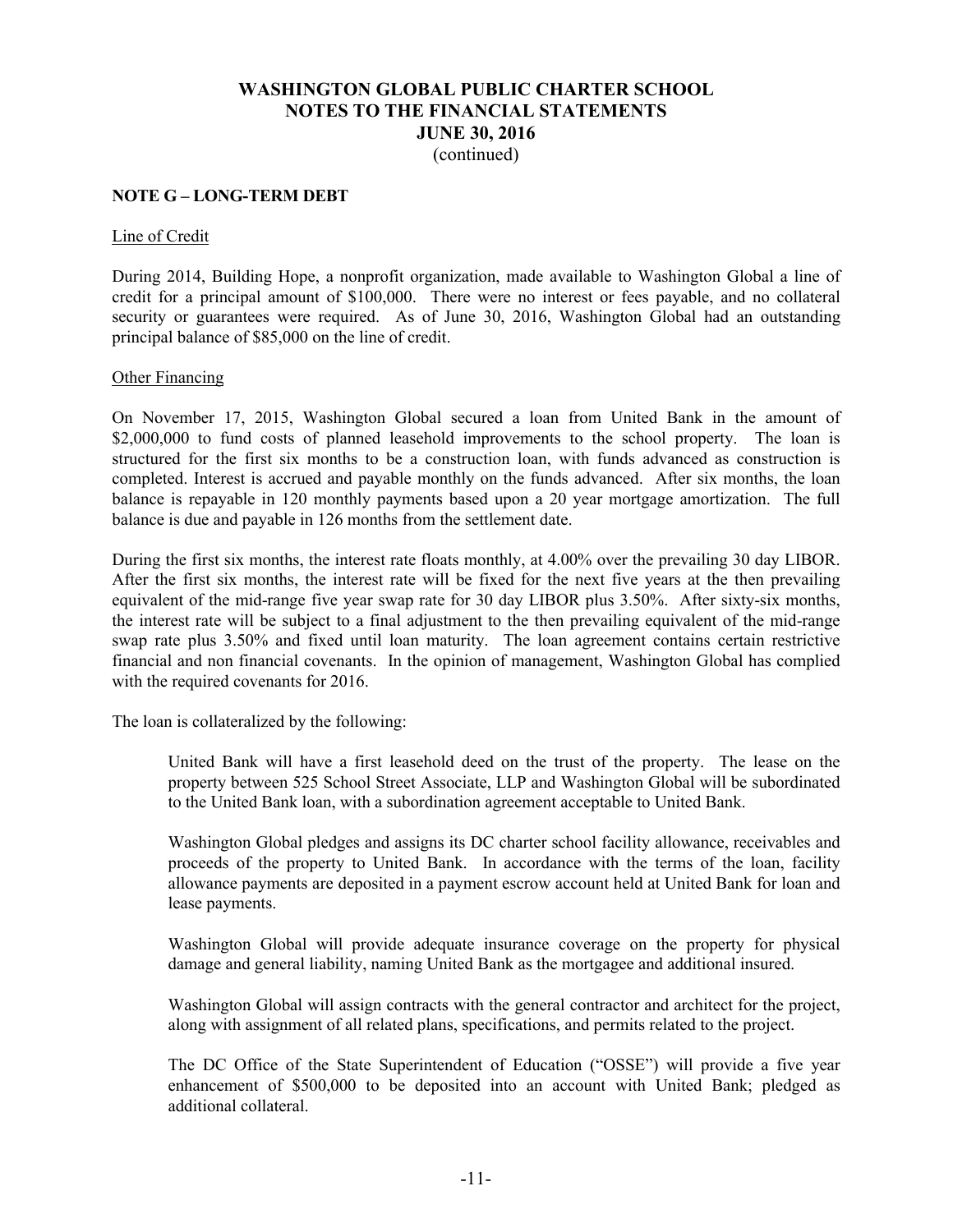#### **NOTE G – LONG-TERM DEBT** – continued

Charter School Incubator Initiative ("CSII") provides an operating subsidy of \$200,000 in the first year of Washington Global's operations, and \$340,000 for the second year of Washington Global's operations. The funds are to be deposited into a deposit account at United Bank, under United Bank management, and disbursed to cover operating deficits in the first two years of Washington Global's operations, based upon monthly financial statements to be provided by Washington Global. As of June 30, 2016, \$100,000 has been drawn by Washington Global from the operating subsidy account. The outstanding balance drawn is required to be repaid based on Washington Global's net cash flow, as defined in the terms of the inter-creditor agreement.

An acceptable inter-creditor agreement executed between United Bank, OSSE and CSII at closing, to cover funding for Washington Global from all three parties.

Subsequent to year end, Washington Global secured a loan from United bank in the amount of \$1,400,000 to finance the second phase of renovations of 525 School Street, SW. For the first six months of the loan, interest accrues at a variable rate, adjusted monthly, equivalent to the 30 day LIBOR rate plus 4.00% per annum, with a floor of at least 4.00% per annum. After six months, loan balance is repayable in monthly payments based upon a 20 year mortgage amortization. The interest rate is a fixed interest rate, equivalent to the then-prevailing med-range five year swap rate, as determined by United Bank as of the adjustment date, plus 3.50% per annum. The loan is scheduled to mature on May 17, 2026. In addition to the collateral pledged for the first loan, Building Hope has agreed to provide a loan to Washington Global in the amount of \$500,000, and to be added as an inter-creditor.

The following summarizes debt as of June 30:

| United Bank loan                                      | 2,000,000  |
|-------------------------------------------------------|------------|
| Building Hope line of credit                          | 85,000     |
| Charter School Incubator Initiative operating subsidy | 100,000    |
|                                                       | 2,185,000  |
| Less: current portion                                 | (243, 108) |
| Total Long-Term Debt, Net of Current Portion          | 1,941,892  |

Future minimum payments of the debt are as follows for the years ending June 30:

| 2017       | \$ | 243,108   |
|------------|----|-----------|
| 2018       |    | 61,233    |
| 2019       |    | 64,526    |
| 2020       |    | 67,996    |
| 2021       |    | 71,653    |
| Thereafter |    | 1,676,484 |
| Total      | S  | 2,185,000 |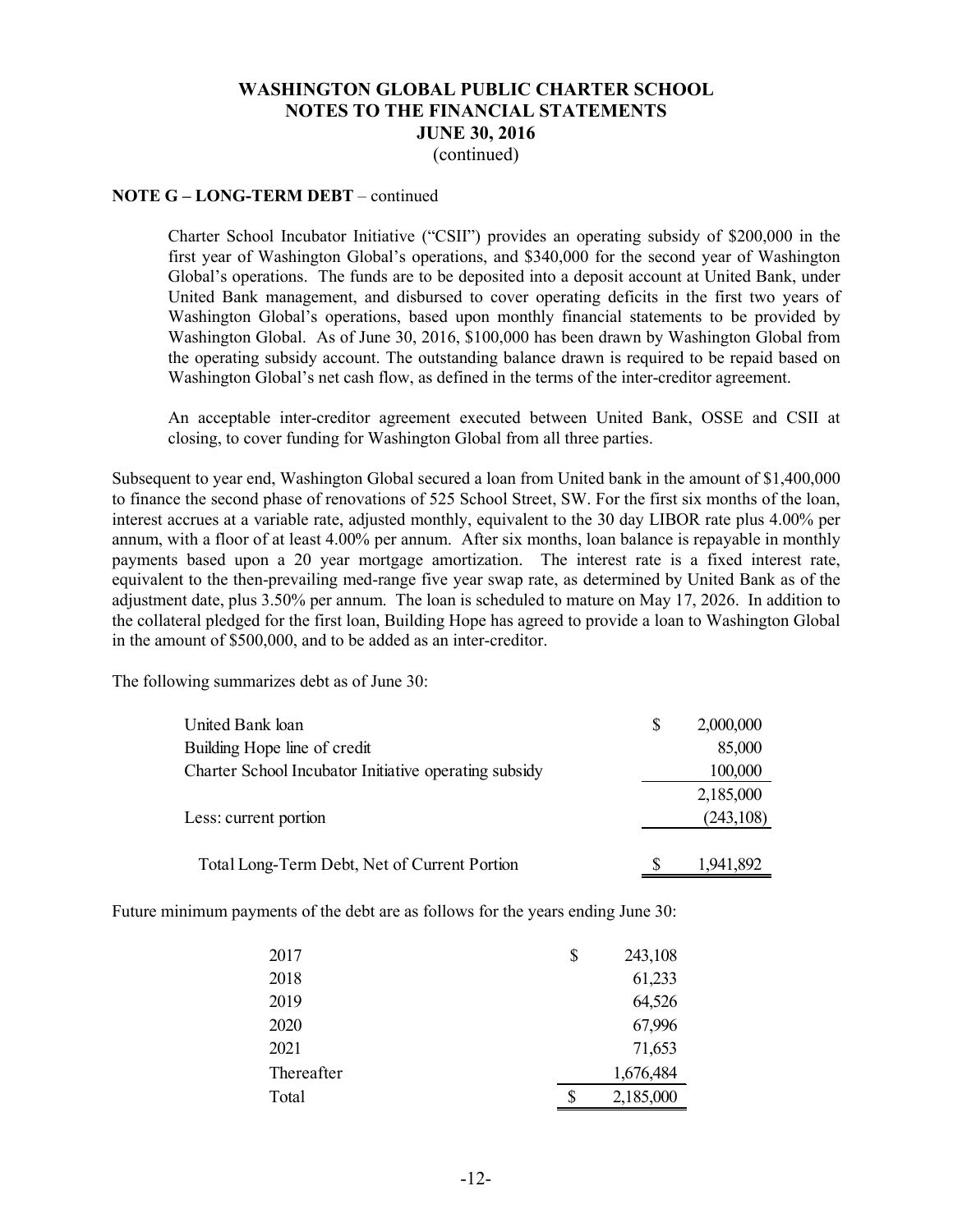### **NOTE H – TEMPORARILY RESTRICTED NET ASSETS**

Temporarily restricted net assets as of June 30, 2016 are restricted for Washington Global's Community Garden.

#### **NOTE I – DISTRICT OF COLUMBIA PUBLIC CHARTER SCHOOL BOARD CONTRACT**

Washington Global has been approved by the District of Columbia Public Charter School Board to operate a charter school in the District of Columbia. The contract provides for a 15 year charter unless sooner terminated in accordance with the contract, beginning July 1, 2015, the date of the contract.

#### **NOTE J – RETIREMENT PLAN**

Washington Global established a 401(k) retirement plan (the "Plan") for eligible employees after one year of employment. Prior to the Plan, Washington Global offered a Simple IRA Plan to eligible employees after one year of service. The Plan allows the participants to make voluntary contributions up to the maximum amount allowable by the Internal Revenue Code. Washington Global matches the employee's contribution up to 4% of the employee's salary, subject to a vesting schedule. Total expenses related to the Plan for the year ended June 30, 2016 totaled \$11,185.

#### **NOTE K – CONCENTRATIONS**

Washington Global is dependent on per-pupil funding from the District of Columbia Public School System, as authorized by the District of Columbia Public Charter School Board. During the year ended June 30, 2016, 73% of total support was provided by per-pupil funding.

Washington Global maintains its cash in several financial institutions. The cash balances are insured by the Federal Deposit Insurance Corporation ("FDIC") up to \$250,000. Washington Global's cash routinely exceeds the FDIC limit. Management does not believe Washington Global is exposed to any significant credit risk on its cash and cash equivalents.

#### **NOTE L – SUBSEQUENT EVENTS**

As required by the Subsequent Events topic of the FASB ASC, management evaluated subsequent events through October 12, 2016, which is the date these financial statements were available to be issued. Other than the event stated in Note G, there were no other material subsequent events that required recognition or additional disclosure in these financial statements.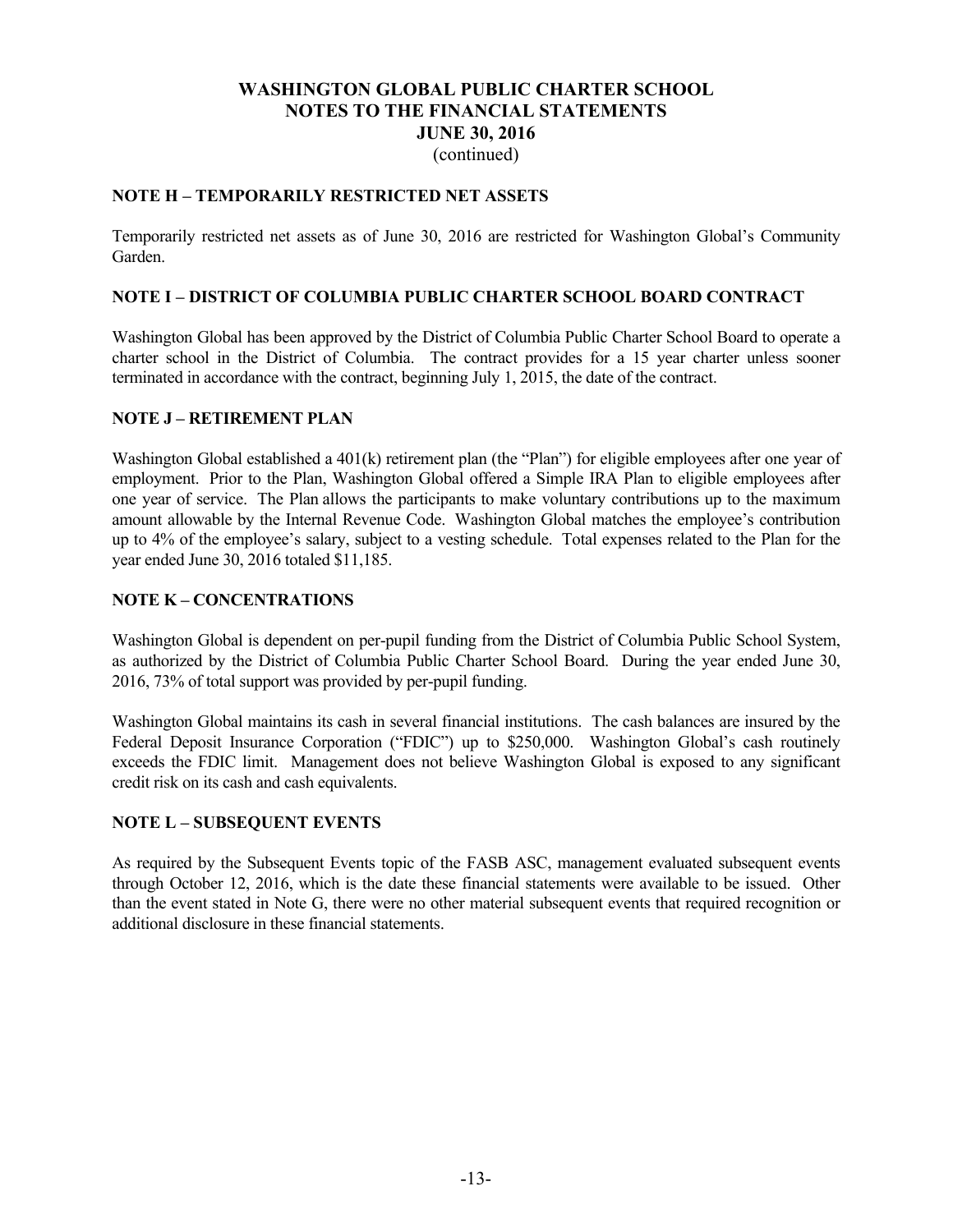

1730 Rhode Island Avenue, NW Suite 800 Washington, DC 20036 (202) 296-3306 Fax: (202) 296-0059

# **INDEPENDENT AUDITOR'S REPORT ON INTERNAL CONTROL OVER FINANCIAL REPORTING AND ON COMPLIANCE AND OTHER MATTERS BASED ON AN AUDIT OF FINANCIAL STATEMENTS PERFORMED IN ACCORDANCE WITH** *GOVERNMENT AUDITING STANDARDS*

Board of Trustees Washington Global Public Charter School Washington, DC

We have audited, in accordance with the auditing standards generally accepted in the United States of America and the standards applicable to the financial audits contained in the *Government Auditing Standards* issued by the Comptroller General of the Untied States, the financial statements of the Washington Global Public Charter School (a nonprofit organization) ("Washington Global"), which comprise the statement of financial position as of June 30, 2016, and the related statements of activities, functional expenses, and cash flows, for the year then ended, and the related notes to the financial statements, and have issued our report thereon dated October 12, 2016.

#### **Internal Control Over Financial Reporting**

In planning and performing our audit of the financial statements, we considered Washington Global's internal control over financial reporting (internal control) to determine the audit procedures that are appropriate in the circumstances for the purpose of expressing our opinion on the financial statements, but not for the purpose of expressing an opinion on the effectiveness of Washington Global's internal control. Accordingly, we do not express an opinion on the effectiveness of Washington Global's internal control.

A *deficiency in internal control* exists when the design or operation of a control does not allow management or employees, in the normal course of performing their assigned functions, to prevent, or detect and correct misstatements on a timely basis. A *material weakness* is a deficiency, or a combination of deficiencies, in internal control such that there is a reasonable possibility that a material misstatement of the entity's financial statements will not be prevented, or detected and corrected on a timely basis. A *significant deficiency* is a deficiency, or a combination of deficiencies, in internal control that is less severe than a material weakness, yet important enough to merit attention by those charged with governance.

Our consideration of internal control was for the limited purpose described in the first paragraph of this section and was not designed to identify all deficiencies in internal control that might be material weaknesses or significant deficiencies. Given these limitations, during our audit we did not identify any deficiencies in internal control that we consider to be material weaknesses. However, material weaknesses may exist that have not been identified.